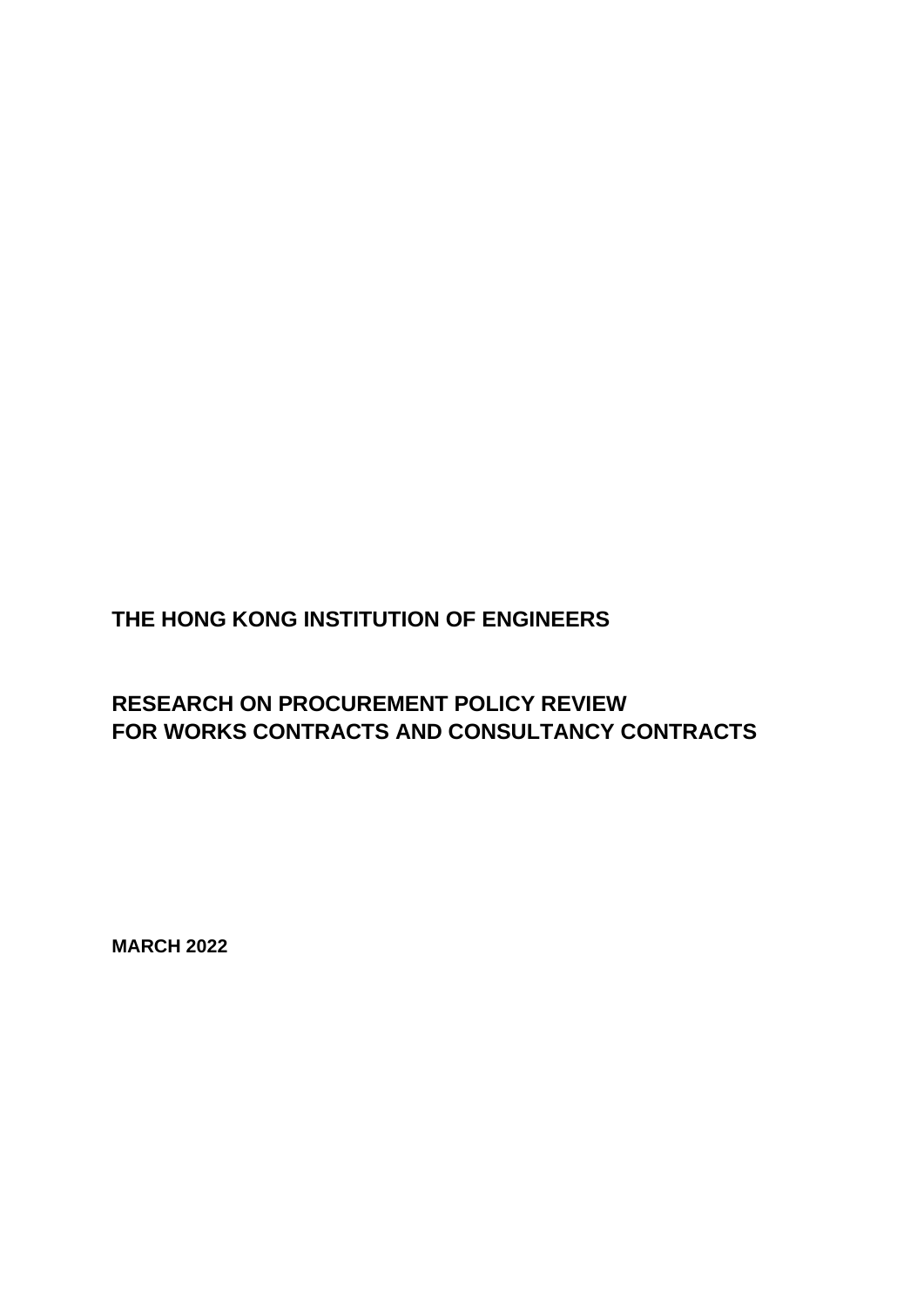#### **EXECUTIVE SUMMARY**

There has been growing concern in the engineering industry on the trend for some accepted tender prices of Public Works Contracts and Consultancy Agreements being significantly lower than that allowed in the original Pre-Tender Estimates for the projects concerned. This could affect project programme and trigger quality, health and safety issues which are not to the best interest of the Government as well as the public. Significantly low tender prices could also lead to poor working environment for the engineering professionals, especially the younger ones. In view of this, The Hong Kong Institution of Engineers (the HKIE) has set up a Task Force to research into the current Procurement Policy of the Government of the HKSAR and how the current practices can be possibly enhanced. This report illustrates the result of the research and recommends proposals for possible enhancing the procurement systems, including three proposals for Works Contract and three proposals for Consultancy Contracts respectively.

#### Works Contract

- 1. Tender Evaluation with 50/50 Ratio for the Marking Scheme Approach
- 2. Extending the Fee Diving Control Mechanism of Consultancy to Works Contract to Mitigate Incentive for Significantly Low Bid
- 3. Report of Contractor's Performance Further Elaboration / Use of Claim Attitude **Attribute**

#### Consultancy Contract

- 1. Enhancing the Fee Diving Control Mechanism to Discourage Unreasonably Low Bid
- 2. Quantifying Common Consultancy Services
- 3. Applying the MPS Salary Point Staff Rates for non-RSS Consultancy Staff

On top of the above recommended proposals, an observed practice named the "Cost-Plus Approach" is also outlined as a potential means for future consultancy applications for further study by relevant parties.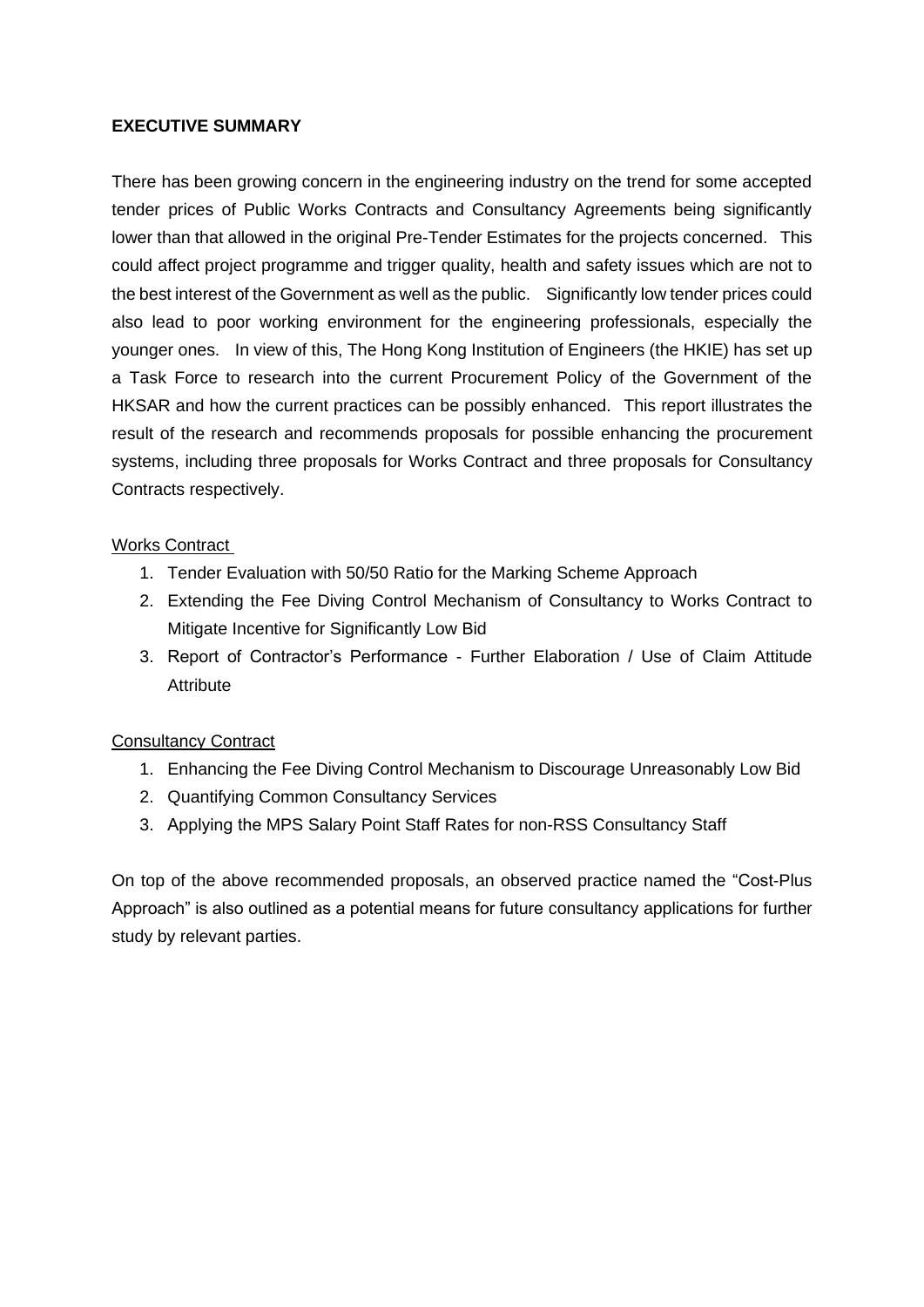#### **A. BACKGROUND**

In recent years, it has been observed that there is a trend for some accepted tender prices of Public Works Contracts (including maintenance contracts) and Consultancy Agreements being significantly lower than that allowed in the original Pre-Tender Estimates (PTE) for the projects concerned. Whilst a deviation of around 30 percent is not uncommon, some accepted tender prices even go as low as half of that originally estimated.

The Government of the HKSAR (the Government) has long adopted the principle of "best value for money" in its tender assessment and award exercise. The Development Bureau (DEVB) has also over the years been putting in place a policy of allowing rejecting unreasonably low bids and tried hard to rationalize the market in order to encourage healthy competition among tenderers. Nevertheless, with the recent observations on the works and consultancy contracts awarded and feedback from the industry, the Hong Kong Institution of Engineers (the HKIE) is deeply concerned that the current procurement systems are not sufficiently guarantee to achieve the desired effects of choosing the best value tender. In addition, unreasonably low bids or much lower than expected tender prices are by no means results of healthy competition and could easily lead to an ensuing tendency for the contractors / consultants to make compromises and hence affecting project programme and generating quality, health and safety issues which are not to the best interest of the Government as well as the public. What more worrying is the low tender price often leads to a poor working environment (inadequate staff and long working hours) for the engineering professionals, especially the younger ones. With the consideration of the whole supply chain, it may also bring an adverse impact with undesirable outcomes for the subcontractors and suppliers.

In view of this, the HKIE has set up a Task Force consisting of members of the President's Protégés Club to research into the Government's Public Works Procurement Policy. This Report illustrates the views and suggestions of the HKIE on the Procurement Policy, with the view to enhancing the current practice to address the issues accordingly.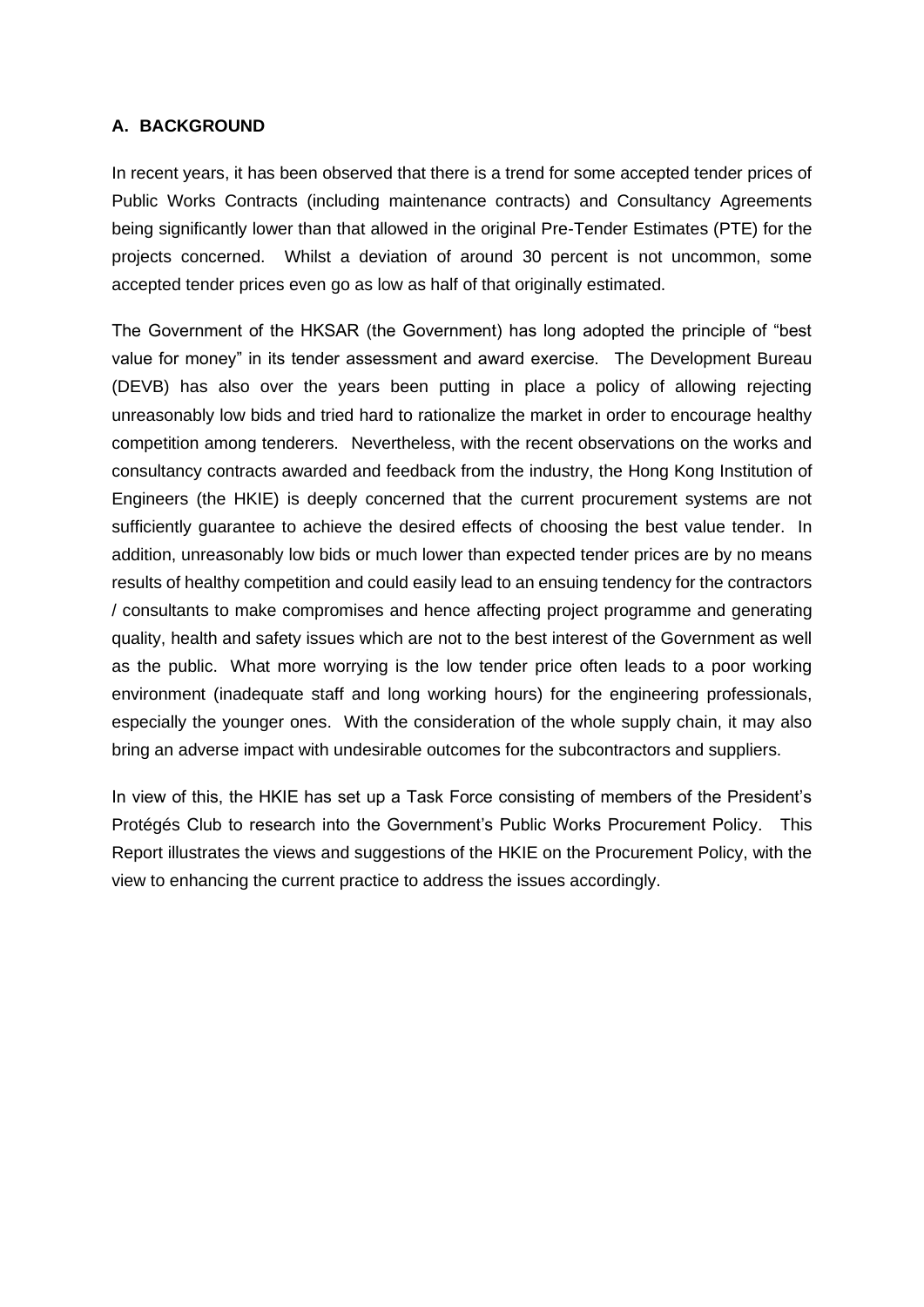#### **B. CURRENT PRACTICES OF TENDER EVALUATION**

#### *1. Works Contract*

The approved List of Public Works Contractors is published in DEVB website which contains eligible contractors carrying out public works in one or more of the five major categories of building and civil engineering works. Contractors are required to meet the financial, technical and management criteria for admission and retention on the approved lists and for the award of public works contracts.

There are currently two approaches for tender evaluation, namely the Formula Approach and the Marking Scheme Approach.

#### a. Formula Approach

The Formula Approach is a more simplified method of tender evaluation, which is normally applied to normal and non-complex contracts. It takes into account the tender price and the tenderer's past performance under public works contracts. With respect to each conforming tender, a combined price and performance (overall) score will be worked out in accordance with the formulae<sup>1</sup> below.

For tenders with a tender price:



For tenders without a tender price (such as term contract):

| $60 \times$ | $100 +$ the lowest value for tender<br>analysis among those<br>conforming tenders | $+40 \times$ | the tenderer's performance score                                  |
|-------------|-----------------------------------------------------------------------------------|--------------|-------------------------------------------------------------------|
|             | $100 +$ the value for tender<br>analysis of the tenderer                          |              | the highest performance score<br>among those conforming tenderers |

The tenderer's performance rating may have included some evaluation factors such as past performance rating, safety rating and training rating. For example, past performance records would include conviction records for employing illegal immigrants, conviction records for site safety related offenses, any past history of claims for contracts with a value exceeding \$100 million.

<sup>1</sup> As depicted in DEVB Technical Circular No. 4/2014.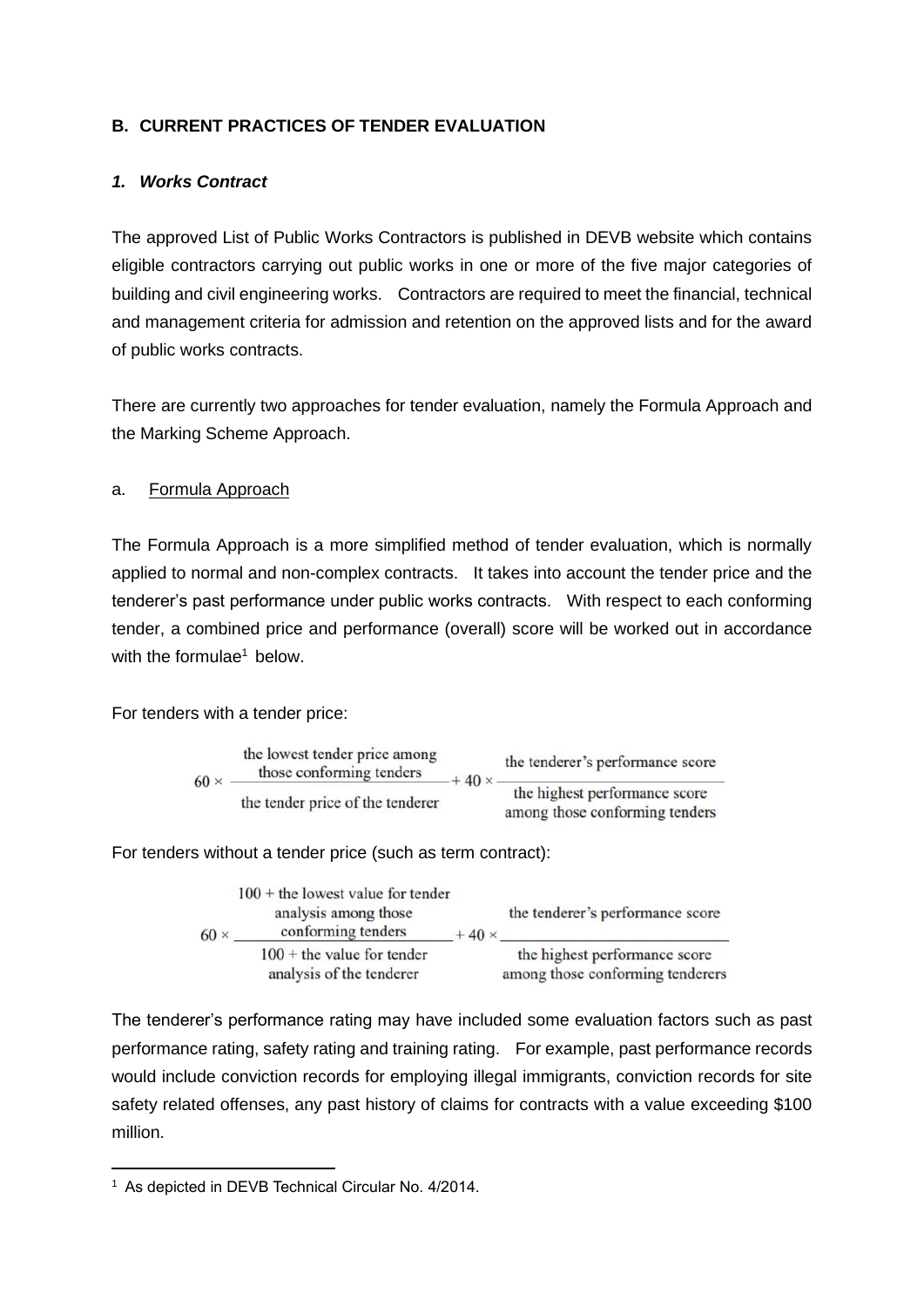#### b. Marking Scheme Approach

For contracts where the quality of service is a major consideration, e.g. of a high-value, containing high technical demand or requiring a high level of coordination, the Marking Scheme Approach may be adopted. The overall score for each tender is determined according to the formula below<sup>2</sup>:



The following two options of price to technical weighting may be adopted:

|     | <b>Option</b>                                                                                                                                                                                                                                                                                                                                                                                | <b>Weighting</b><br>(Price / Technical) |
|-----|----------------------------------------------------------------------------------------------------------------------------------------------------------------------------------------------------------------------------------------------------------------------------------------------------------------------------------------------------------------------------------------------|-----------------------------------------|
| (a) | Contracts with a high technical content that:<br>i.require contractors' specialized input (such as design of<br>certain critical parts of the works); and<br>ii.entail highly complex functional requirements, and/or<br>require construction methodology involving specialized<br>plant/ equipment with special constraints (such as delivery<br>programme, site/environmental constraints) | 50/50                                   |
| (b) | <b>Other Contracts</b>                                                                                                                                                                                                                                                                                                                                                                       | 60/40                                   |

In general, the respective weights of price and technical scores are 60/40. For the adoption of 50/50 weighting above, policy support should be sought from the Works Policy Section of DEVB.

For the Technical Weighting, the Standard Marking Scheme is normally applied, which would give weights to different attributes shown as follows:

<sup>2</sup> As depicted in DEVB Technical Circular No. 4/2014.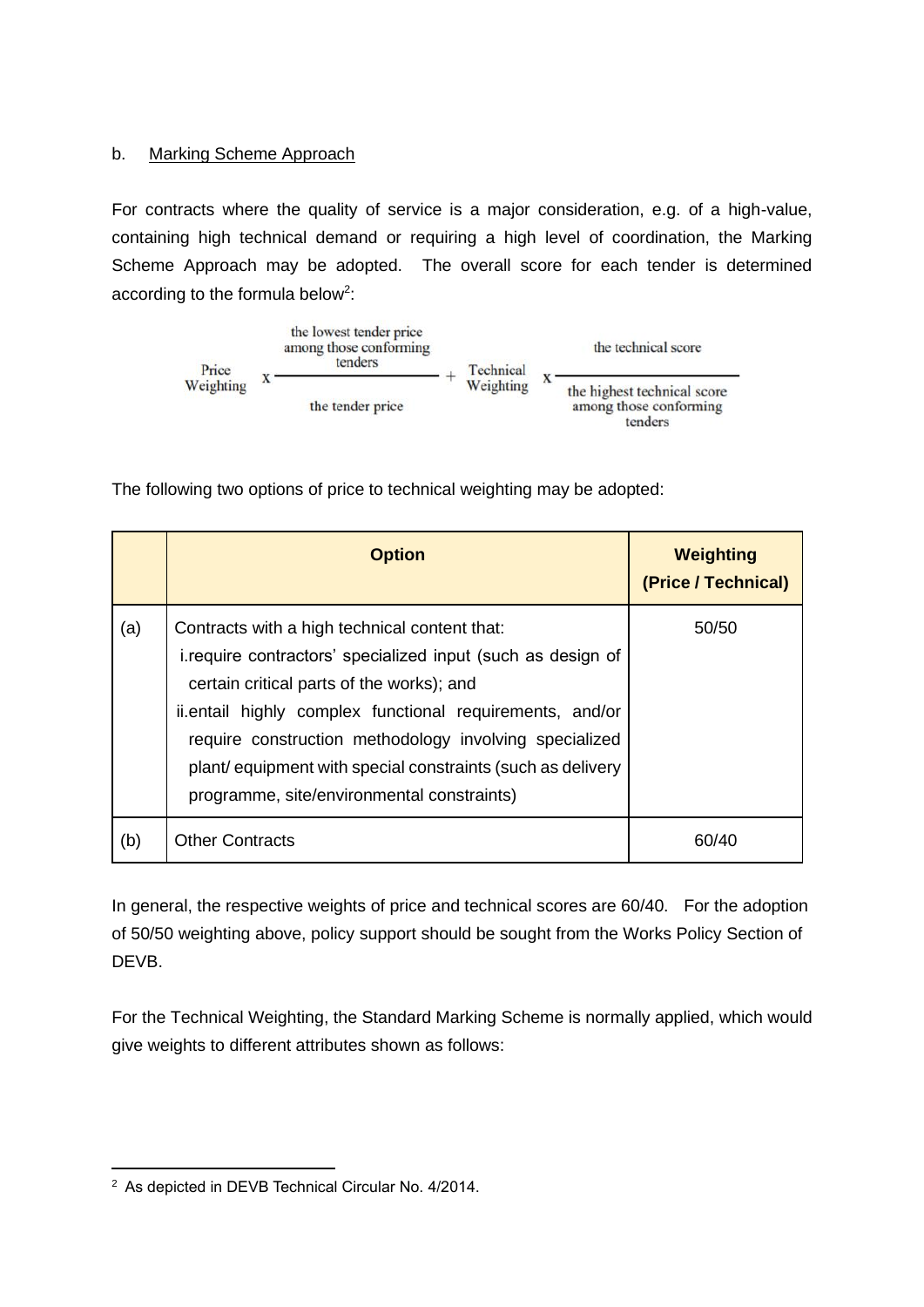|    | <b>Attributes</b>               | <b>Weighting</b><br>$(non-D&B)$ | <b>Weighting</b><br>(D&B w/o prequalification) |
|----|---------------------------------|---------------------------------|------------------------------------------------|
| 1. | Tenderer's experience           | $0 - 20$                        | $0 - 20$                                       |
| 2. | Tenderer's past performance     | $20 - 40$                       | $20 - 40$                                      |
| 3. | Tenderer's technical resources  | $5 - 40$                        | $5 - 40$                                       |
| 4. | Tenderer's technical proposal   | $30 - 60$                       | $20 - 40$                                      |
| 5. | Tenderer's design (if required) | $0 - 30$                        | $20 - 40$                                      |

If a Project Office proposes any modifications to the Standard Marking Scheme, policy support from the Works Policy Division of DEVB must be sought before a Project Office proceeds to obtain approval from the relevant tender boards.

## *2. Consultancy Contract*

The selection and appointment of consultants for all works related consultancies shall follow the guidelines of the Engineering & Associated Consultants Selection Board (EACSB) or the Architectural & Associated Consultants Selection Board (AACSB).

The selection for all consultancies, including Feasibility Study, Investigation, Design and Construction (D&C), is determined on the basis of assessment of technical merit combined with proposed consultancy fee. Consulting firms are required to submit, in separate envelopes, a Technical Proposal and a Fee Proposal. A Combined Score Assessment will then be performed according to the formula<sup>3</sup> below:-

Combined Score = (a) Weighted Technical Score + (b) Weighted Consultancy Fee Score + (c) Fee Quality Score, where the specified weighting of each score shall normally be:

| <b>Complexity of</b><br><b>Consultancy</b><br><b>Agreement</b> | <b>Weighting of</b><br><b>Technical Score</b> | <b>Weighting of</b><br><b>Consultant Fee</b><br><b>Score</b> | <b>Weighting of Fee</b><br><b>Quality Score</b> |
|----------------------------------------------------------------|-----------------------------------------------|--------------------------------------------------------------|-------------------------------------------------|
| <b>Normal</b>                                                  | 63%                                           | <b>27%</b>                                                   | 10%                                             |
| <b>Complex</b>                                                 | 72%                                           | 18%                                                          | 10%                                             |

<sup>&</sup>lt;sup>3</sup> As depicted in the EACSB Handbook.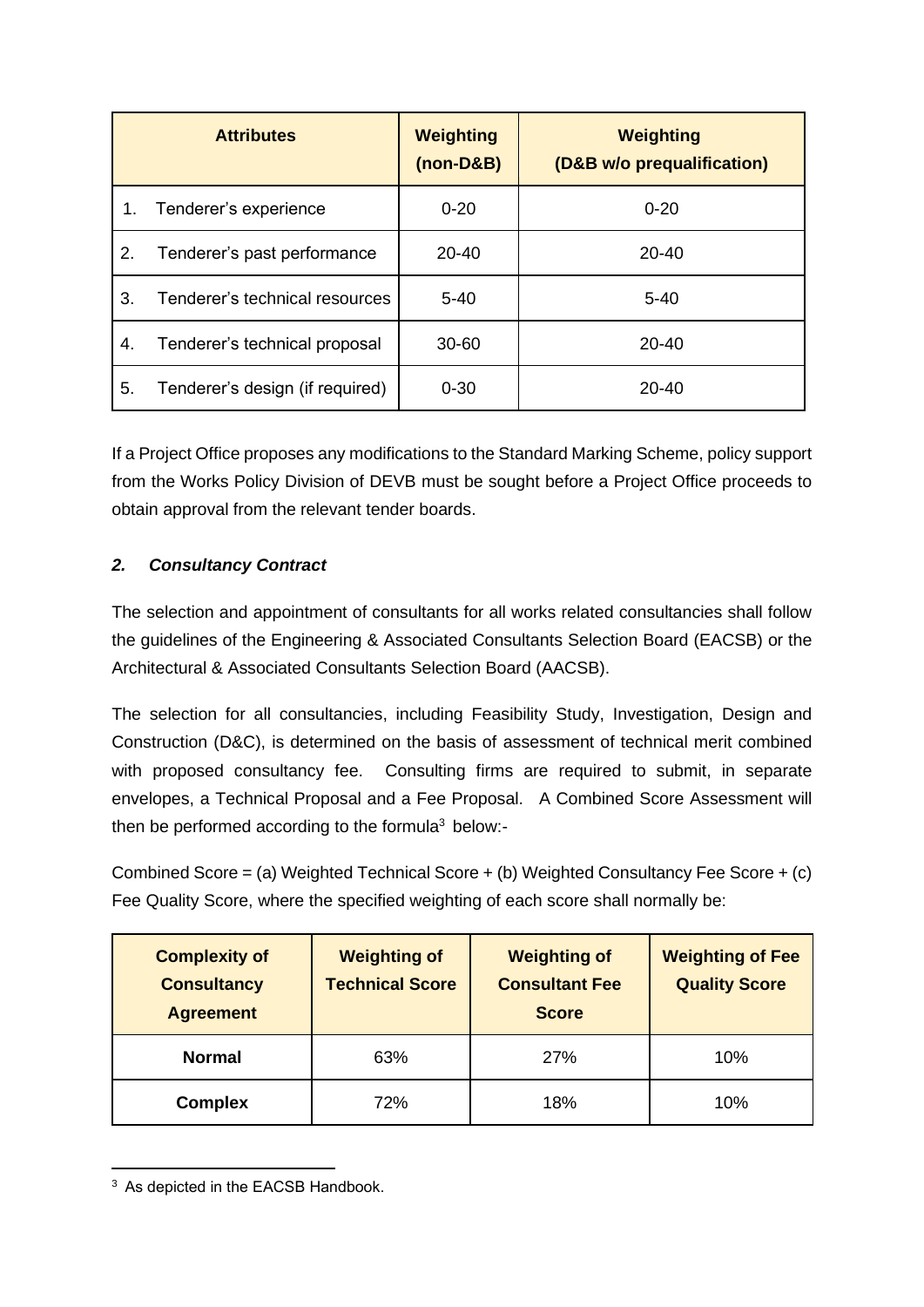The complexity of each assignment will be determined by the Assessment Panel.

#### a. Weighted Technical Score

In calculating the Weighted Technical Score, the Assessment Panel shall assess the Technical Proposal in accordance with following 7 selection criteria: Consultant's Experience, Response to the Brief, Approach to cost-effectiveness and sustainability, Methodology and work programme, Innovation and creativity, Staffing and Past Performance.

#### b. Weighted Consultancy Fee Score

In calculating the Weighted Consultancy Fee Score, consultants are required to submit in the Fee Proposal a lump sum fee which is derived from their manpower input and the corresponding staff rates. Consultants are also required to provide in the same Fee Proposal a set of all-inclusive time charge rates for additional Services which are not covered by the original scope. A "Consultancy Fee" shall be calculated for each fee proposal by summing (a) the lump sum fee (comprising staff costs and non-staff costs), (b) the adjusted notional value for additional Services, and (c), the notional resident site staff on-cost charges if applicable.

In addition, a fee-diving control mechanism has been introduced since 2018 to avoid unreasonable low bids. A threshold is set at 80% of the Median Consultancy Fee (Fx), which is the median of consultancy fees of all conforming bids and the pretender estimated consultancy fee. If the lowest fee quoted is less than 0.8Fx, any fees quoted below 0.8Fx (including the lowest bid) will get the full Consultancy Fee Score and other fees quoted will get score by applying the formula below:

Weighted  
Consultancy = Weighting x 
$$
\overline{e}
$$
  $0.8F_x$   
Free Score

### c. Fee Quality Score

The Fee Quality Score is an essential component of the Combined Score with the objective of suppressing exceptionally low charge rates. The Fee Quality Score, on a sliding scale of 0 to 10 as shown in the table below, shall be determined based on the calculated Factor for Marking Fee Quality as defined in the formula below: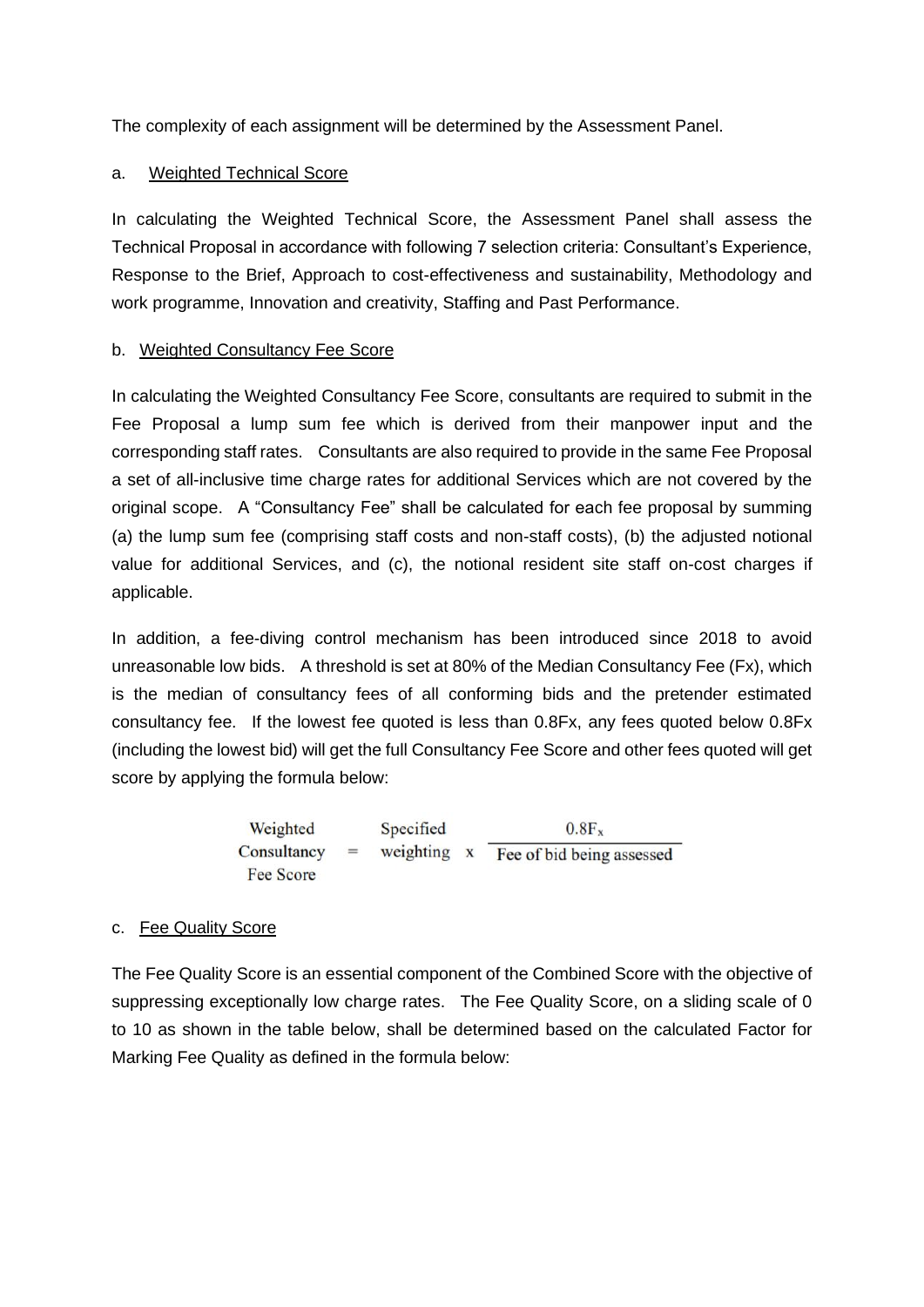*Factor for Marking Fee Quality =*

Lump sum fee of the bid  $Lump\ sum\ fee\ of\ the\ bid\ \overline{Median\ of\ lump\ sum\ fees\ of\ all\ conforming\ bids^+ (including\ the\ pre-tender\ estimate)}\times\frac{1}{M_x}$ whereas  $M_x$  is Weighted total manpower input of the bid Median weighted total manpower input of all conforming bids<sup> $+$ </sup> (including the pre-tender estimate)

The Fee Quality Score shall then be determined as follows:

| <b>Factor for Marking Fee Quality</b> | <b>Fee Quality Score</b>          |
|---------------------------------------|-----------------------------------|
| $\leq 0.5$                            |                                   |
| $> 0.5$ and $< 0.8$                   | On sliding scale between 0 and 10 |
| $\geq 0.8$                            | 10                                |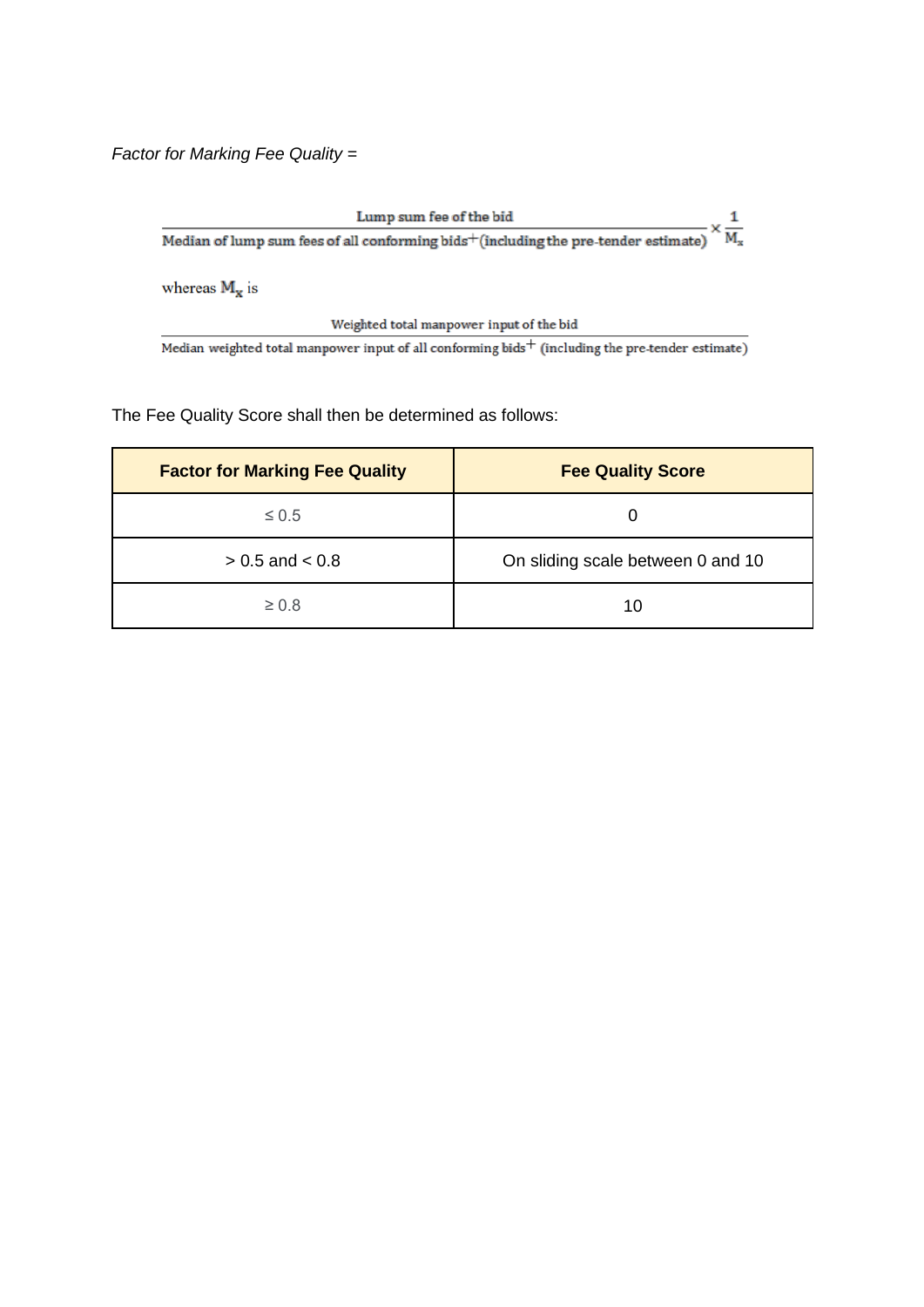#### **C. PROPOSED RECOMMENDATIONS FOR WORKS CONTRACT**

#### *1. Tender Evaluation with 50/50 Ratio for the Marking Scheme Approach*

As observed in the recent public tenders, the industry has apparently developed an unhealthy trend of submitting substantially low or unreasonably low price tenders (including maintenance contracts) with very thin or even no profit margin, with a view to secure the tender through obtaining the highest price score. Whilst their motives of doing so are not entirely clear, this could possibly lead to contractors subsequently compromising the quality of submissions, materials and workmanship in order to cut costs and hence, resulting in time overrun as well as triggering quality, health and safety issues on delivered works.

In accordance with DEVB TC(W) No. 4/2014 as published in 2014, the tender evaluation of Public Works Contract adopts a 60/40 ratio between the price to technical weighting for the Standard Marking Scheme. In the more recently published DEVB TC(W) No. 4/2014A in July 2021, it is further announced that in the case where a Works Contract "requires both contractors' specialized input" and "entails highly complex functional requirements, and/or requires construction methodology involving specialized plant/equipment with special constraints", a 50/50 ratio may be adopted with policy support from the Works Policy Section of DEVB. Therefore, it can be seen that DEVB is already taking a progressive approach in allowing some Works Contracts to adopt a 50/50 weighting between price and technical score.

In fact, following the Construction 2.0 Initiative put forward by the Government since 2018, the adoption of innovation and technology in public works contracts has become increasingly common, such as the Building Information Modelling (BIM) technology and the Modular Integrated Construction (MiC) method. It is also the objective of Construction 2.0 to encourage the industry to explore and apply new and innovative approaches that can enhance the planning, design, construction, cost saving and operation of public works projects. It can be **foreseen that innovation and technology will take up a larger role in the coming public works projects (so as to reduce the overall time and resources demanded for obvious environmental, manpower and programme reasons), gradually increasing the importance of technological content in Works Contracts.** The correlation between the weighting on the technical score with the performance of the contractor is expected to be significant. Hence, while keeping in view of the future trend, it is suggested that **a 50/50 price to technical score weighting could be generously applied to more Works Contracts and ultimately as a norm for all Works Contracts**, and that a 60/40 weighting would be adopted for only simple and smaller scale projects (e.g. Group A Tenders). This would also align with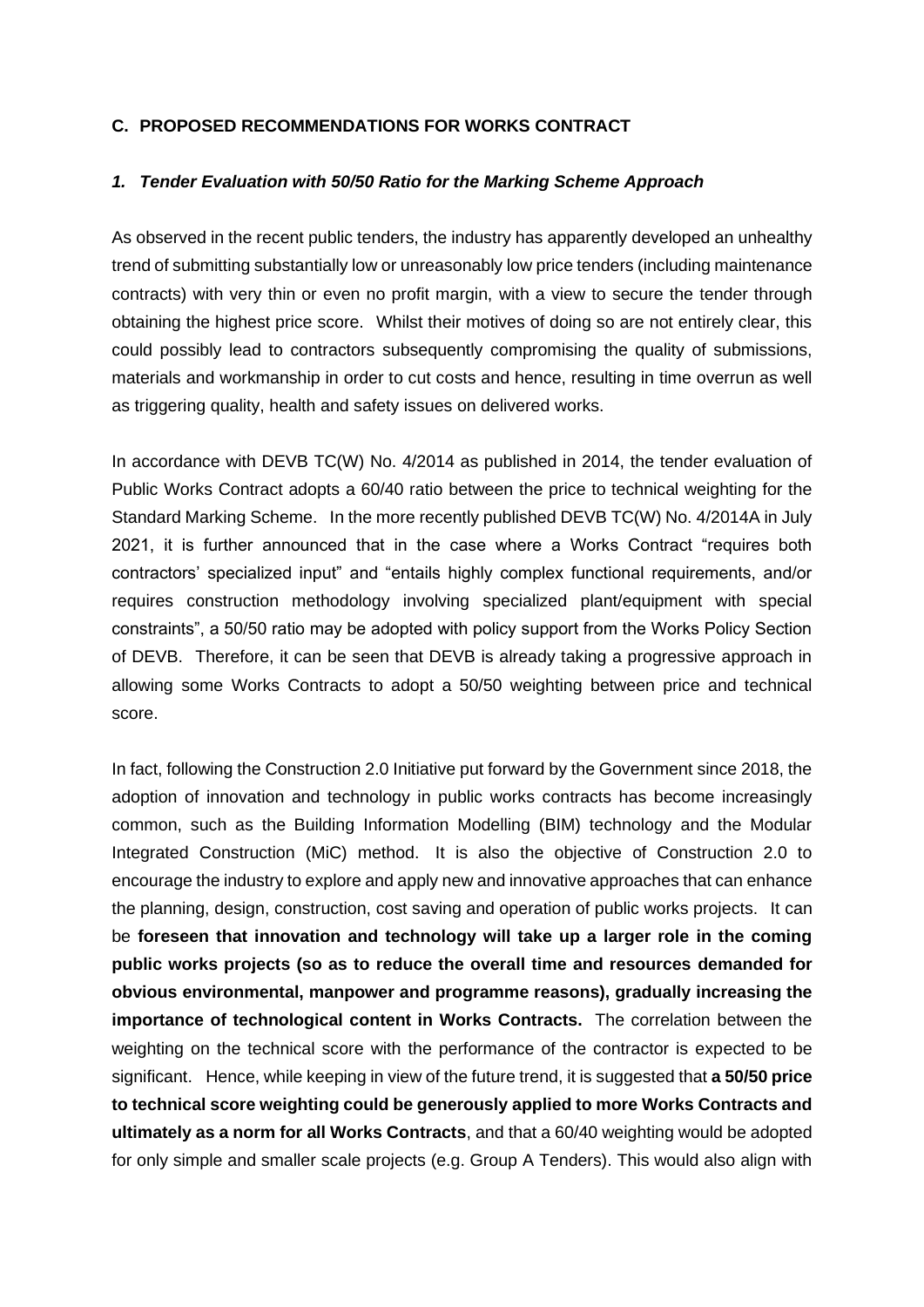the "value-for-money" principle undertaken by the Government's principle. Similar ratio could be generously considered for tenders with Formula approach.

## **2. Extending the Fee Diving Control Mechanism of Consultancy to Works Contract to Mitigate Incentive for Significantly Low Bid**

Whilst in accordance with ETWB TC(W) No. 8/2003, a mechanism to reject unreasonably low bids has already been in place since 2003, it can be difficult to objectively determine or substantiate whether a bid is truly unreasonably low (as different public officials may have different interpretation on the level of "low"), especially given the tight procurement timeline and the lack of quantitative guidelines in the circular to aid the Assessment Panel. The suggested follow-up action in seeking clarification from the tenderer to determine whether the tenderer is capable of fulfilling the terms of the contract is equally subjective, especially for the case of Formula Approach where less information is available.

To take a more analogous approach, reference is made to the current fee diving control mechanism for Consultancy Contracts, which is described in Section B(2)(b) of this report. The fee diving control mechanism is used as a value-for-money measure to prevent bidders from submitting unreasonably low bids by imposing a minimum price threshold that is based on the median of the returned bid prices plus PTE. With this mechanism in place, a tenderer with a very lower fee would still benefit from a higher price score, but this would be subject to a threshold which would be the same as other tenderers who bid lower than that threshold. In other words, the **motivation for tenderers to bid extremely low in order to secure the bid would be reduced since their price advantage would be diminished**. To discourage unreasonably low bids, such a mechanism is recommended to be extended to the tender evaluation of Works Contract, with a few adjustments to align with the nature of Works Contact.

For Consultancy Contracts, a threshold is set at 80% of the Median Consultancy Fee (Fx) which is the median of consultancy fees of all conforming bids and the pretender estimated consultancy fee. Any fees quoted below 0.8Fx will get the full fee score, which implies that lower fee bidders will gain less advantage for their lower prices in the evaluation, hence discouraging them from submitting substantially or unreasonably low bids intentionally just to secure the contract.

Nevertheless, for Consultancy Contracts, the prices are mainly man-hour and rates. It is comparatively easier to determine a reasonable price range for man-hour and the hourly rates for a specific grade of consultant and the job. This is contrary to Works Contract where the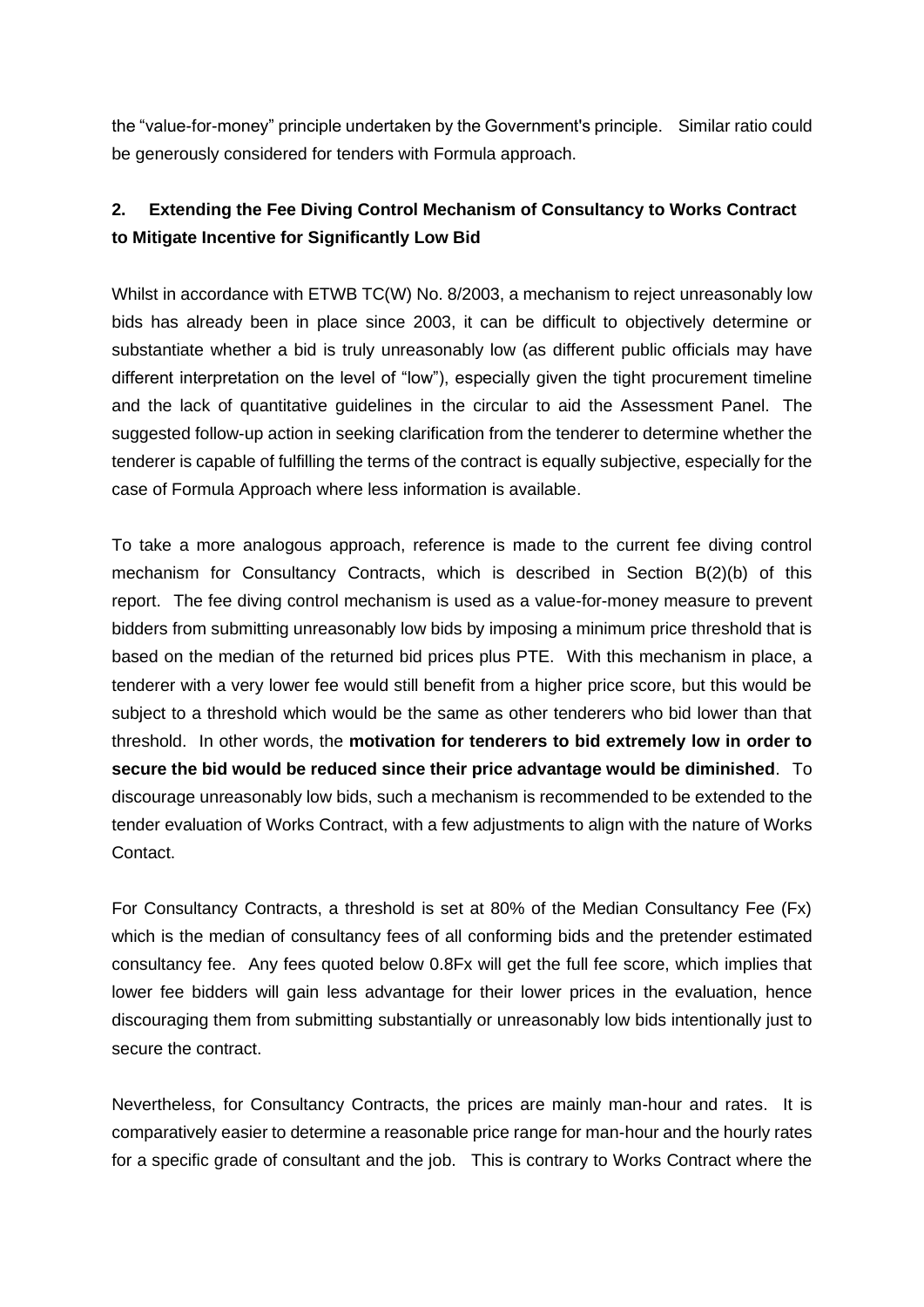returned tender prices would depend greatly on the chosen construction technology, methodology and sequences of works for each tenderer. For example, a Contractor can reduce the project cost considerably by rotating the use of expensive tools among various projects. Therefore, tender prices for Works contracts could generally be much more varied.

Hence, modifications on the fee diving control mechanism of Consultancy Contracts will be required such that it can be effectively imposed on Works Contracts. **A threshold lower than 0.8Fx is recommended to be set for weighted fee score, for example 0.7Fx or 0.6Fx,** owing to the distinctive difference in nature between Works Contracts and Consultancy Contracts. A detailed assessment with reference to past tender pricing statistics is recommended to be performed by DEVB in order to determine the optimum threshold. It is believed that adopting the fee diving control mechanism with a lower threshold for Works Contract can guarantee that genuine cost reduction methods would not be discouraged, while a certain level of control is still in place for discouraging unreasonably low prices.

## *3. Report of Contractor's Performance - Further Elaboration / Use of Claim Attitude Attribute*

For substantially low or unreasonably low bids, there may be cases in which the contractors would cut corners during construction stage in order to reduce the cost or notify an unjustifiable number of claims so as to compensate for the low bidding price. Under the current tender evaluation mechanism, the assessment of the tenderer's performance taking account their past history of claims for contracts is not that obvious and is not in the upfront. The past history includes the total number of quantified Extension of Time (EOT) and monetary claims. And under current Contractor Performance Reporting system, the reporting office is only required to leave comments in the performance report on unreasonable claims. During tender evaluation, project office assesses the tenderer's unsatisfactory claim attitude in past years in the final Tender Report after calculating the overall combined scores.

It is however worth noting that the past history of claims is unlike other attributes on contract's performance that have ratings to be converted to weighted factors which impact the technical scores in tender evaluation. In reality, it would be rather difficult, if not impractical, for tender evaluators to judge whether a tenderer has potential poor claim attitude by simply reading only comments marked by the reporting office in the unreasonable claim remark section; and that number of claims may also include genuine claims, such as claims that arose from client's variation orders and unexpected site conditions.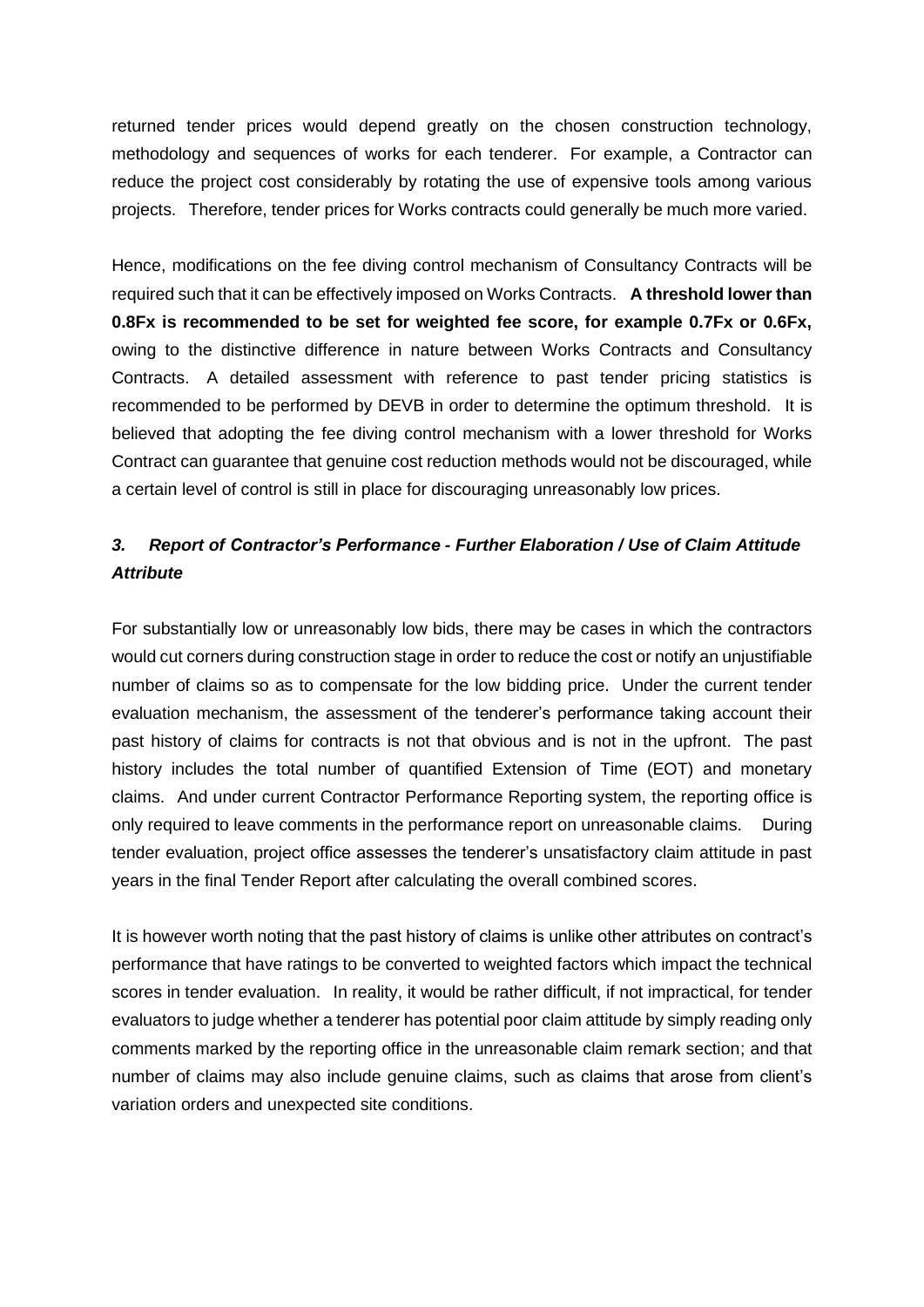A more effective way to deter unreasonable claims could be **letting the reporting officer give rating on top of stating "reasonable/unreasonable" and comments remarks on the contractor's claim attitude.** It is better to incorporate these previous ratings into the tender scoring system, similar to the other performance items in Contractor's Performance Report. Such historical rating on contractor's claim attitude provides non-judgmental input to the technical score in tender evaluation. It must be stressed that the rating suggested above is on unreasonable claim attitude which shall be distinguished from genuine claims.

There are various ways to include an objective rating on such attribute. For instance, the tender evaluator may take an average for the performance rating on this claim attitude attribute in the past two years of a contractor. Given a 5-point grading mechanism is adopted (i.e. A(5), B(4), C(3), D(2) and U(1)), the average rating could be benchmarked with the reference score among all contractors' general performance. Where tenderers who have lower ratings compared to the pool will gain disadvantage on the technical score; and the past performance on claim attitude attribute would contribute to the technical score calculation. On the other hand, tenderers who have higher ratings compared to the pool would gain advantage on the technical score, who may get a higher chance to win the bid. As such, the claim attitude can be objectively considered in the upfront prior to the opening of the fee envelope. A passing mark may be set on this particular rating. In so doing, tenderers who had very unreasonable claim history in the past might be rejected right away at the technical marking stage. Similar mechanism can be worked out for the formula approach.

The long-term effect of enhancing the claim attitude mechanism suggested above could possibly provide incentive for contractors to notify claims more conscientiously and tenderers to price the Works Contract more reasonably at the first place. This could have the additional effect of reducing the risk of unexpected and intentional claims; and as a result should help prevent conflicts and adversarial relationship between contractor and project office and reduce disputes.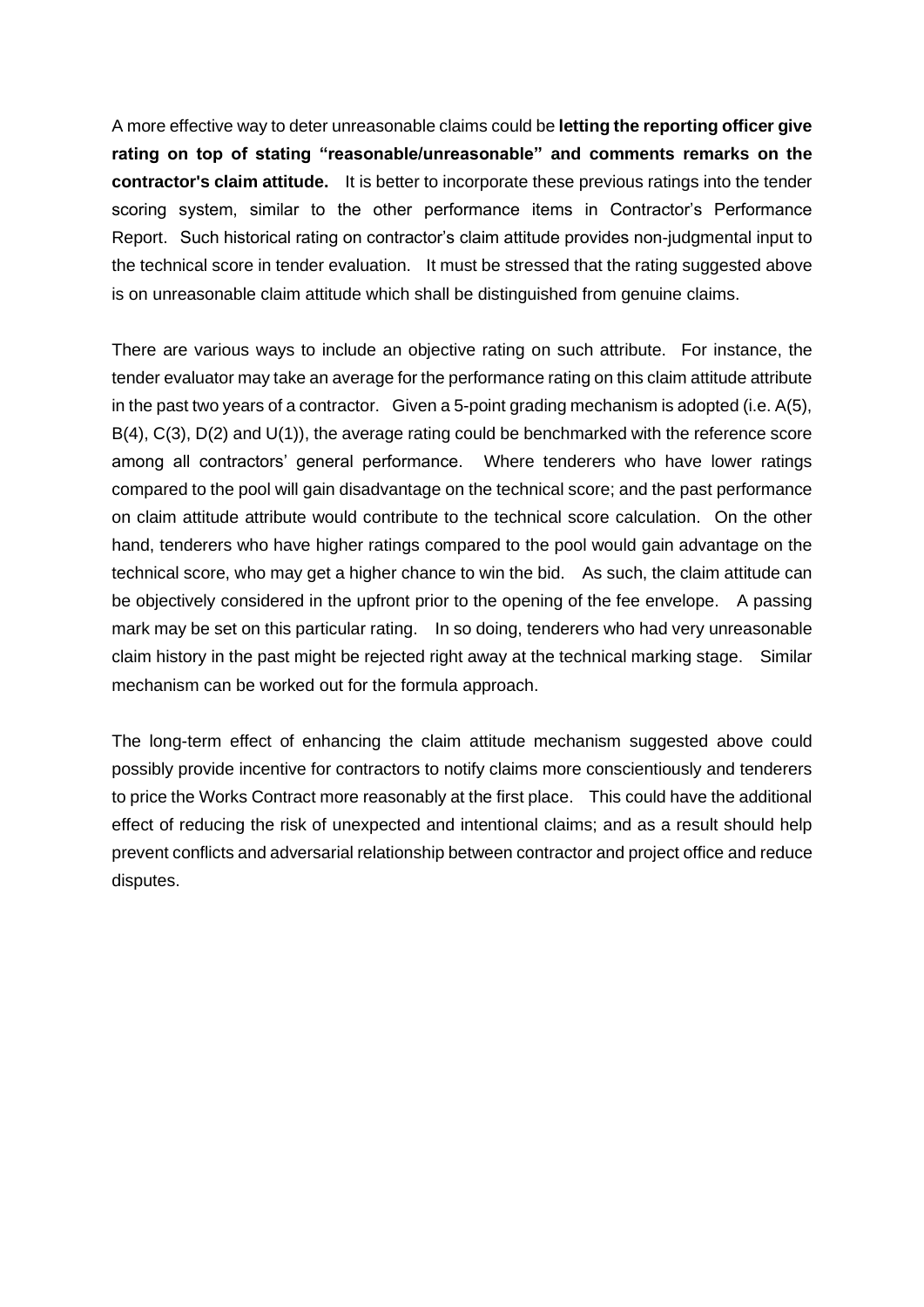#### **D. PROPOSED RECOMMENDATIONS FOR CONSULTANCY CONTRACT**

## *1. Enhancing the Fee Diving Control Mechanism to Discourage Unreasonably Low Bid*

As mentioned in Section B(2)(b) of this report, Consultancy Contracts currently adopt a Fee Diving Control Mechanism to discourage unreasonably low bids. It is proposed that the Mechanism could be further enhanced by **introducing a quantitative measure to tighten the control of unreasonably low bids, including (i) deducting the fee score of bids lower than a certain threshold; and (ii) rejecting a bid lower than a certain threshold.**

This stricter mechanism is considered applicable for Consultancy Contracts, as the lump sum fee of Consultancy Contracts is determined based on the number of staff and their respective man-hour rates. It is possible to estimate the quantity of expertise required for the contract and deduce a reasonable price range for the hourly rates of a specific grade of consultant, e.g. by taking reference to the market price. Substantially low or unreasonably low fees likely connotes the consultants not being able to deploy experienced expertise to deliver the required output, or pathetically low remuneration packages for the professionals. This could seriously affect consultants' performance and cause poor project outcomes, and should be discouraged as far as practicable. The new mechanism could not only prevent some consultants from bidding at unreasonably low prices as they might be disqualified, but also reduce the risk and potential impact of engaging inappropriate business partners for development projects and cause quality problems.

In determining the threshold of the new mechanism to discourage unreasonably low bids, it is noted that the Hong Kong Housing Society (HKHS) has recently introduced a similar consultancy evaluation mechanism, and reference may be taken to this approach for public works Consultancy Contracts.

The HKHS has pioneered a new consultancy evaluation mechanism named "Fee\* Quality Score"<sup>4</sup> to prevent the selection of unrealistic low-fee proposals. The total score consists of two components, Technical Score (70%), Fee (30%) plus Fee\* Quality Score. The "Technical Score" is for assessing the feasibility and technical content of the proposal, while the "Fee\* Quality Score" is a deduction mechanism for unreasonably low bids.

Total Score = Technical Score (70%) + Fee (30%) + Fee\* Quality Score

<sup>4</sup> An asterisk is added to distinguished this from the "Fee Quality Score" as stipulated in Section B2(c) of this report.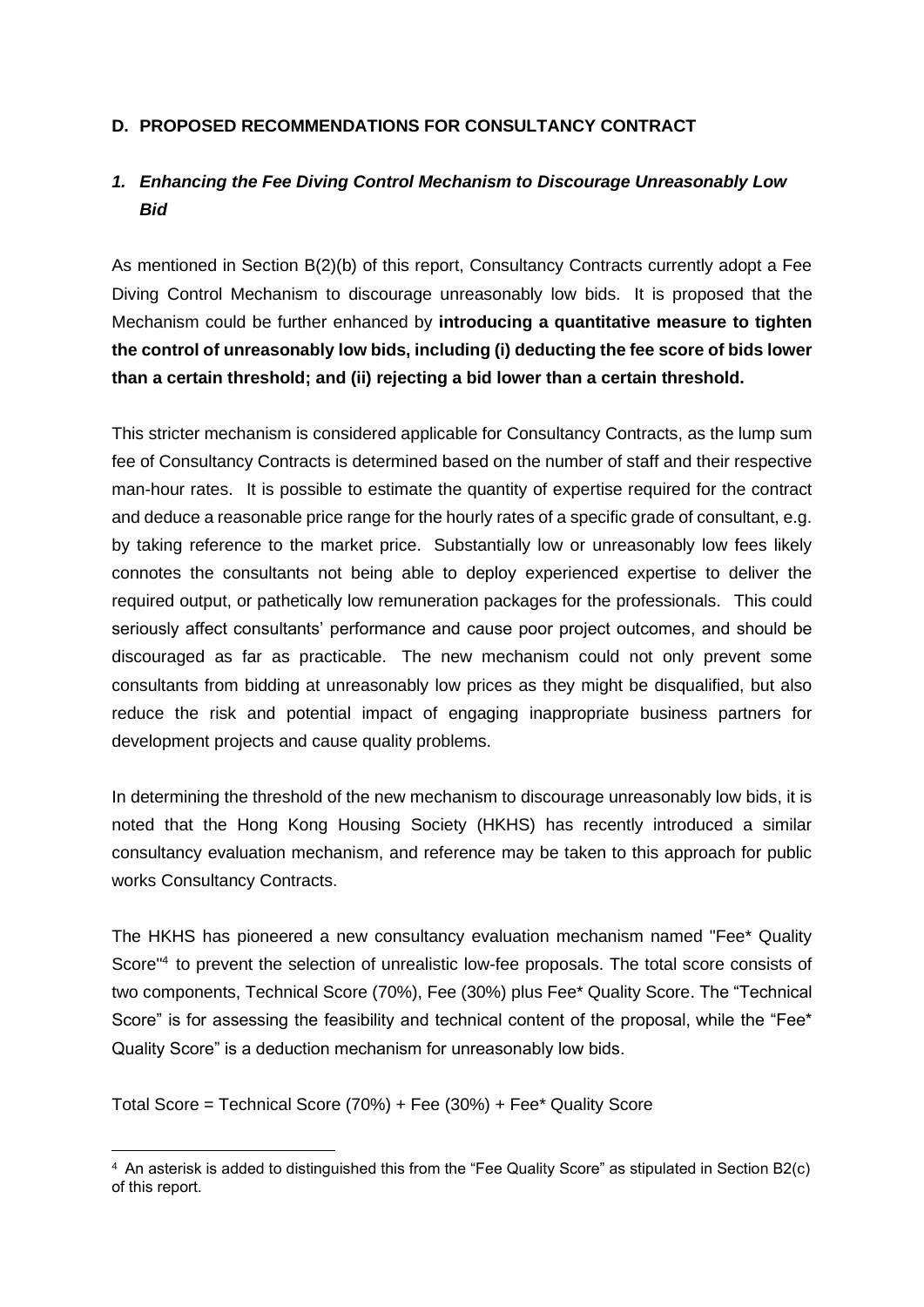Under the "Fee\* Quality Score" evaluation mechanism, if a bid price is lower than 50% of the median of all bids, the bid will be disqualified. If the bid price falls between 50% to 80% (80% exclusive) of the median of all bids, the total score will be deducted by 3 to 10 marks, based on the discrepancy between the bid price to the median of all bids. If the bid price is higher than or equal to 80% of the median of all bids, the bid is considered to be within normal bidding range and there will be no deduction for the total score.

The details of the deduction mechanism of the ""Fee\* Quality Score" is as follows:-

| <b>Unreasonably Low Bid Price</b>                   | Deduction from the Total Score# |
|-----------------------------------------------------|---------------------------------|
| $70\% \leq$ Bid Price $< 80\%$ of the median bid    | -3                              |
| $60\% \leq$ Bid Price < 70% of the median bid       | -7                              |
| $50\% \leq$ Bid Price $\leq 60\%$ of the median bid | -10                             |

# May be adjusted by HKHS if necessary

According to the Housing Society, this new mechanism has effectively deducted the score or disqualified some unreasonably low consultancy bids in the past two years. It is therefore recommended that DEVB could take reference to this mechanism for further curbing unreasonably low bids in Consultancy Contracts.

#### *2. Quantifying Common Consultancy Services*

Under normal practices, consultants are required to prepare reports for departmental circulation and obtain approval from relevant departments during the design process. The payment in percentage of lump sum fee will be paid in 2 instalments, (i) on submission of draft deliverable and (ii) on acceptance of final deliverable. This means that the professional services provided by the consultant regarding engineering designs cannot be reimbursed until they can issue the draft deliverables to the client.

Nevertheless, throughout the design development, it is unavoidable that more than one scheme usually needs to be prepared by the consultant and certain rounds of discussion with the client are incurred before the draft deliverables can be issued, which involves quite a number of schematic designs and meetings with various presentation materials. These professional services provided by the consultant in this design development stage could vary substantially and usually require a substantial amount of manpower and time; but unlikely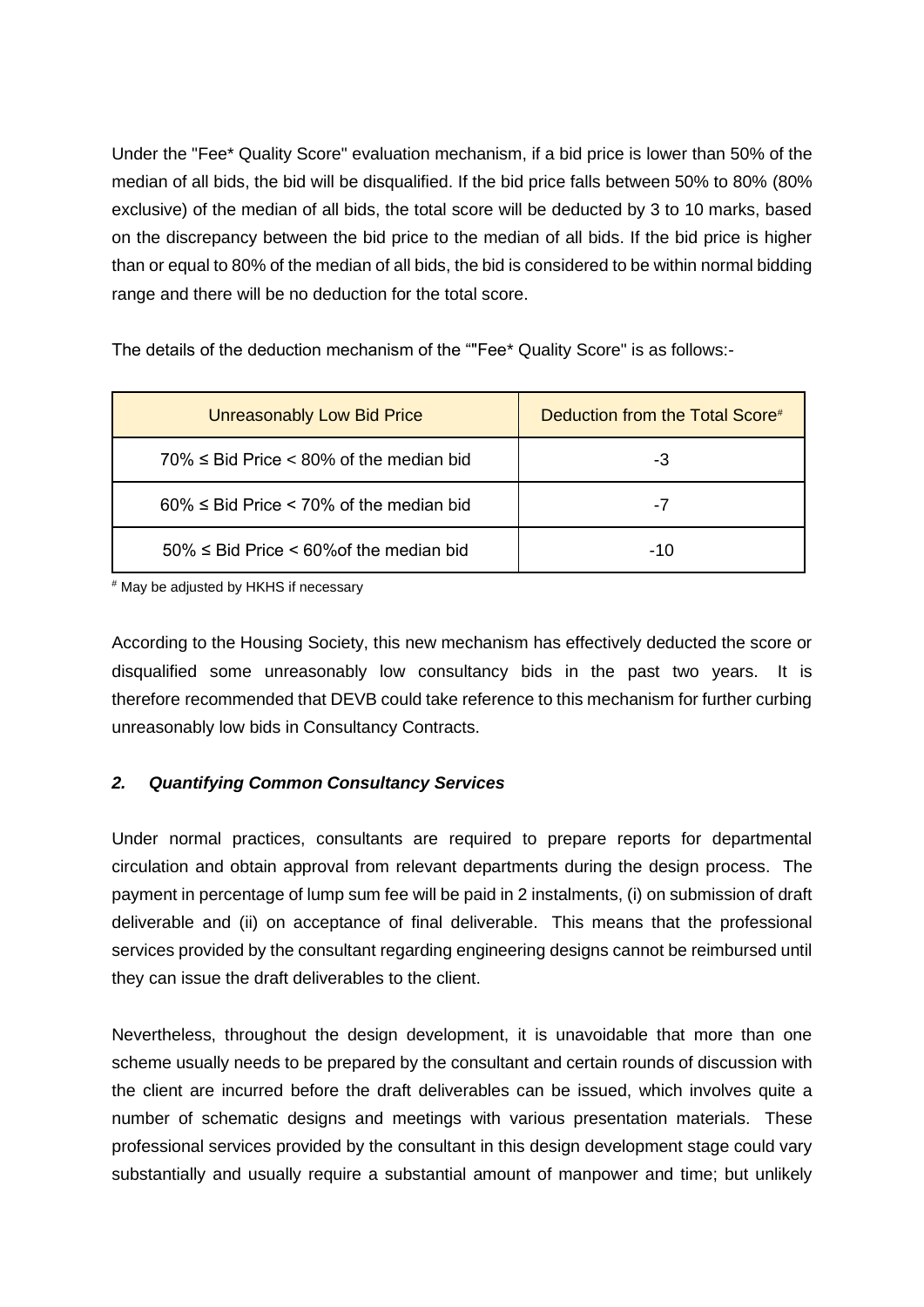could be accurately estimated by the consultant at the tendering stage with the limited information provided before project development. In other words, these additional manpower and resources incurred often need to be borne by the consultant.

Under the current Consultancy Contracts, there is a provision for the Payment for Additional Services, where consultants are entitled to additional payment pursuant to General Conditions of Employment Clause 33, "the Consultants shall be entitled to payment for the performance of any Services which they could not reasonably have anticipated at the time of entering into his Agreement...". The lump sum payment will be based on the estimated time required to complete the additional services, and the charge rates for calculating the lump sum payment are determined before the contract is awarded. However, despite of this provision, overly repeated scheme development during the design development stage as mentioned above for an optimal design, are usually difficult to be justified since there is no clear definition on the extent on this part of the work which is an essential element for completion of the assignment.

The prolonged approval process for reports is another major concern. It can take months, or in rare cases, year for obtaining approval for reports, depending on the numbers and types of departments involved for circulation. Comments from different departments often cannot be predicted at the tendering stage, but they could be critical for obtaining report approval, which is the prerequisites for the second instalment as it may lead to a significant change of design.

In pursuing the best value-for-money procurement policy, it is apparent that provision of as accurate an information to tenderers as possible during tender stage should suit the best interest of government; since tenderers could make the most accurate estimate in manpower demand and hence offering most optimal and competitive bids. In this regard, it is proposed to set a limit on the number of meetings and design proposals in the scope of work of the Consultancy Agreement, and allow additional payment to be made to the consultants for work beyond the agreed limit.

Referencing to the current additional services mechanism as described in Section 4.7 of EACSB Handbook, the project office should state the reasonable maximum number of external meetings in the Brief which the consultant will be expected to attend with regard to District Councils, Rural Committees etc. Additional attendance at meetings beyond that stated in the Brief should then be paid for as additional services. It is recommended to further **extend the aforementioned mechanism to cover a larger scope of key professional services provided by consultants, such as the number of internal meetings with the client or other Government departments, and the number of alternative design proposals or study papers for design review throughout design**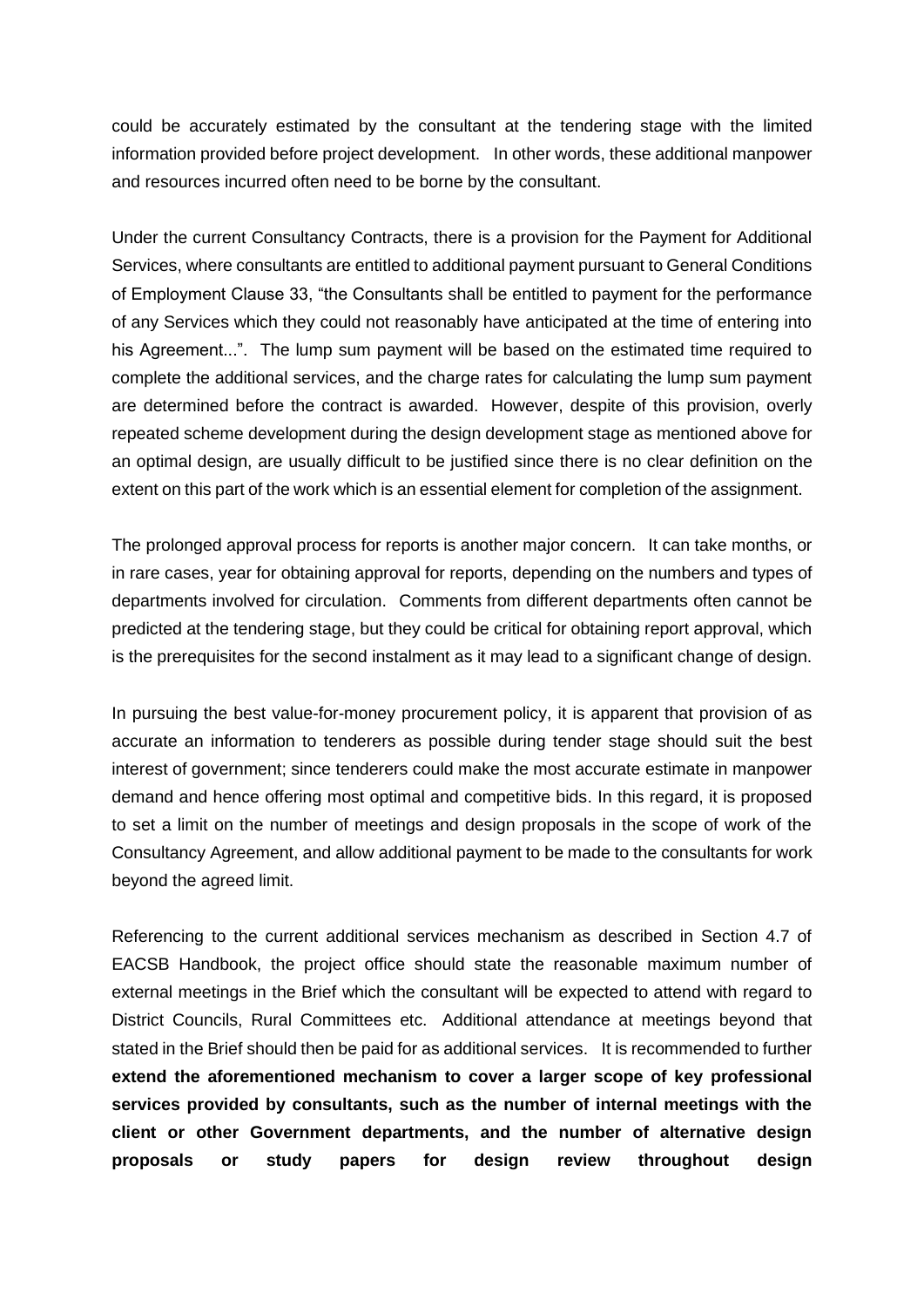**development.** Reimbursement for these additional services could be made to consultants at the project stage with justifications and subject to the acceptance of the client. This practice could allow consultants to quote a much more accurate lump sum fee for Consultancy Contracts at the tendering stage; thus offering a reasonable but yet competitive bids.

Some may be concerned that the consultants may intentionally submit design reports with substandard qualities to increase the number of meetings required and maximize the profit from this proposed practice. To avoid disputes amongst the client and the consultants, the eligible additional payment should be paid only if the services (including its extent and content involved) could not have been foreseen by an experienced consultant based on the information available as at the tender closing date.

#### *3. Applying the MPS Salary Point Staff Rates for non-RSS Consultancy Staff*

The scheme of direct employment of Resident Site Staff (RSS) by consultants is currently being adopted in construction supervision for public works projects associated with AACSB/EACSB consultancy agreements. Under the RSS Scheme, consultants are required as part of their services to recruit, employ and manage all the necessary RSS for public works site supervision, and the Government will reimburse the consultants the actual payment made to the RSS subject to a ceiling. The reimbursement caps on salary and fringe benefits for RSS normally make reference to the prevailing Government practice (i.e. the salary of different ranks of RSS generally follows that of the relevant Government professional and associated technical and supervisory grade staff, etc. in accordance with the Master Pay Scale (MPS)).

Nevertheless, for non-RSS staff who are also employed by consultants for implementing these public works projects, such as those who carry out in-house design, investigation studies and help administer the works contracts, their staff rate do not follow that of the MPS and are usually observed to be much lower than that of RSS. This creates an unbalanced salary scale for staff who are working for Government projects or sometimes even the same Government project. Under an unhealthy competitive environment, consultants may have the tendency to cut the salary of non-RSS staff in order to cut cost or submit very low consultancy bids to increase their chance of winning.

In view of this, it is proposed that the Government could consider **applying a similar salary reimbursement practice of the RSS Scheme for non-RSS consultancy staff who are working for public works projects, such that their salary can also take reference to the MPS salary points** to improve the currently unbalance situation and discourage unreasonably low consultancy lump sum**.** Since RSS are remunerated in the same way as Government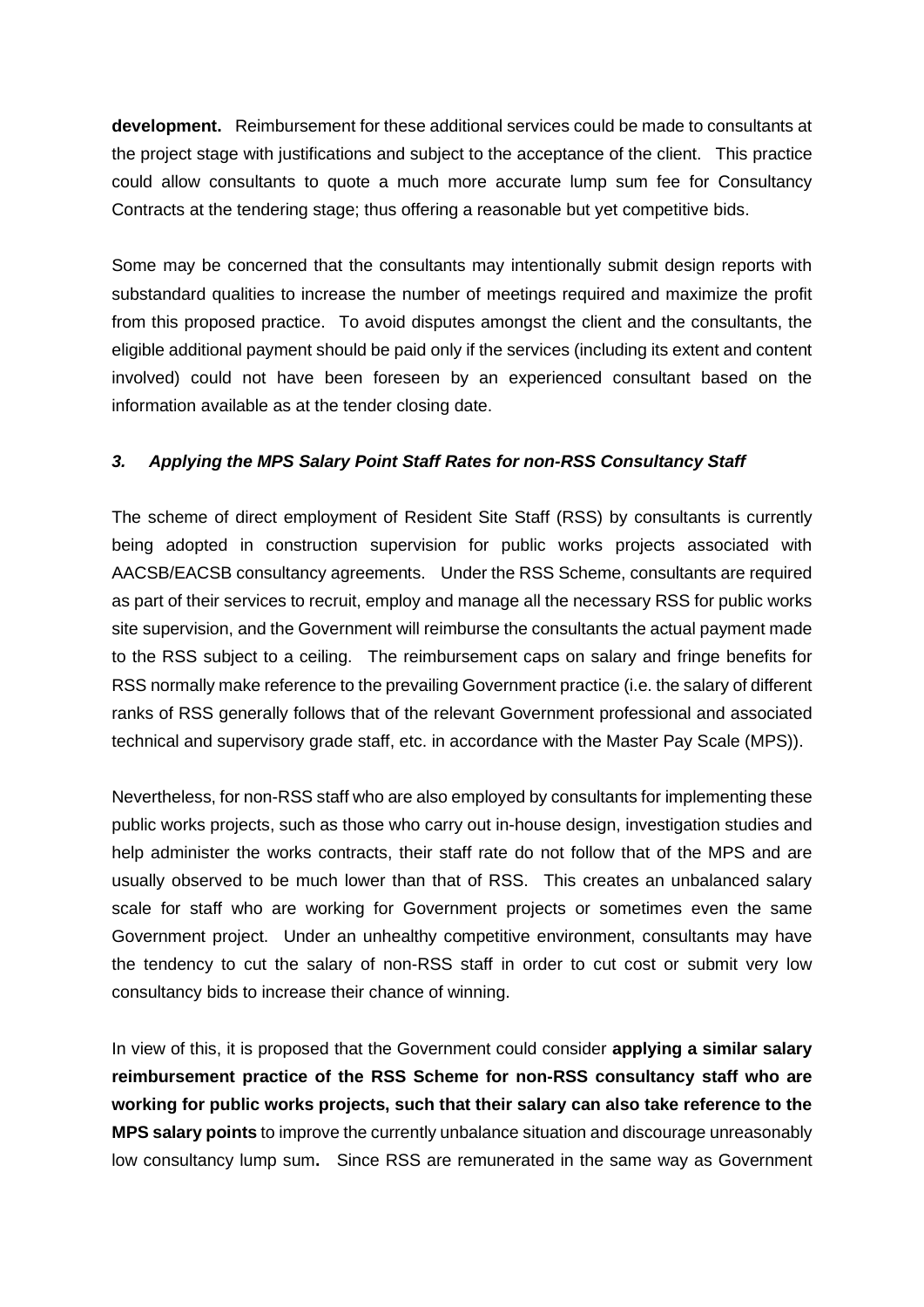staff as a measure to upkeep good quality, probity and value for money for management and supervision of public works projects, it is believed that the same logic could be and should be extended to non-RSS consultancy staff as the staff in the design office also investigate, design and administer the public works projects for the Government to uphold and achieve the above objectives.

It is however not considered necessary nor feasible to exercise this measure under a direct reimbursement principle since consultancy assignments are normally paid under a lump sum principle; and that non-RSS staff may not be working full time for one particular government project for one single Works Department. We propose that **renumeration on non-RSS staff cost at tender stage would merely be calculated by applying the tendered manpower input<sup>5</sup> multiplied by the relevant government staff rates (MPS) pitched at the upper quartile level** (which often represents the salary pay from a good employer). To certain extent, this would mean the consultants would bid the fee proposal mainly based on manpower input. This would have the added benefit of encouraging the consultants to recruit staff of higher caliber to serve on government projects; thus could bid with less manpower resources.

<sup>5</sup> Categorized into several main echelons, such as chief professional, professional, assistant professional, technical grades, etc.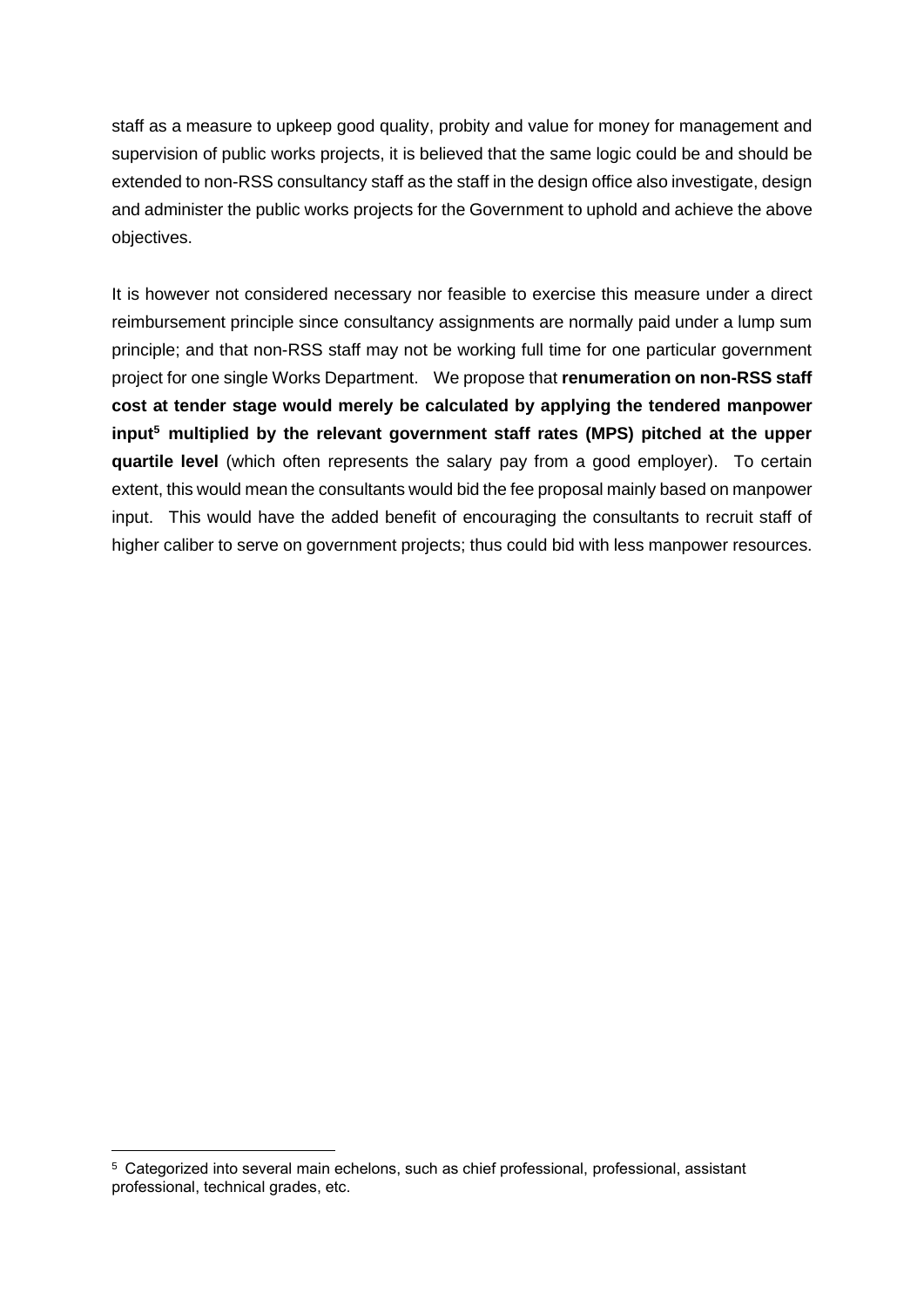#### **E. OTHER OBSERVATION**

Upon researching into various procurement practices across the globe, it is observed that a practice named the "**Cost-Plus Approach**" is currently being applied in Canada for consultancies. This approach is considered noteworthy and may be potentially applicable for future consultancy applications in Hong Kong apart from the traditional lump sum arrangement, particularly for large scale and complex projects which require a high degree of flexibility; specialized projects which require high expertise and technical content input; or urgent projects which require immediate mobilization.

In the Cost-plus Approach, service fee will be paid on an actual cost basis, where actual cost relates to the direct salary costs of the consultant. The consultant will then bid on the following two factors: (i) a multiplier for corporate overhead, which should cover all other costs incurred by the consultant in delivering the services that are not covered in the actual cost; and (ii) a profit percentage, which determines the profit amount payable for the services based on the Base Cost (i.e. the actual cost plus corporate overhead).

Total payment to the consultant = Actual Cost x Corporate Overhead Multiplier x Profit Percentage

The direct staff cost is made transparent to the client in this Approach, in which the consultant will need to submit evidence to substantiate their direct salary cost in the tendering stage, and justifications will be required for any substantial change in the team members or staff rates in the implementation stage. The consultant also needs to submit a resource plan forecast for client's approval, meaning that the number of manhours is almost pre-determined. This could prevent consultants from submitting unreasonably low staff rates in order to gain an advantage on the bid prices, which in turns help keep the salary and working hours of engineering professional rationalized. Instead, consultants would be focused on reducing their corporate overheads and profit margin in order to increase their competitiveness.

In addition to the actual cost basis, the Cost-plus Approach also includes an additional Incentive Fund to reward the consultant based on his performance. The Incentive Fund can be earned by the consultant for performing various incentivized services and achieving the agreed Key Performance Indicators, such as health and safety, delivery schedule, quality assurance, etc. It is believed that this incentivization regime can effectively encourage consultants to increase their profit by enhancing their performance quality, e.g. thinking of smarter and more efficient modes of working under the existing resources.